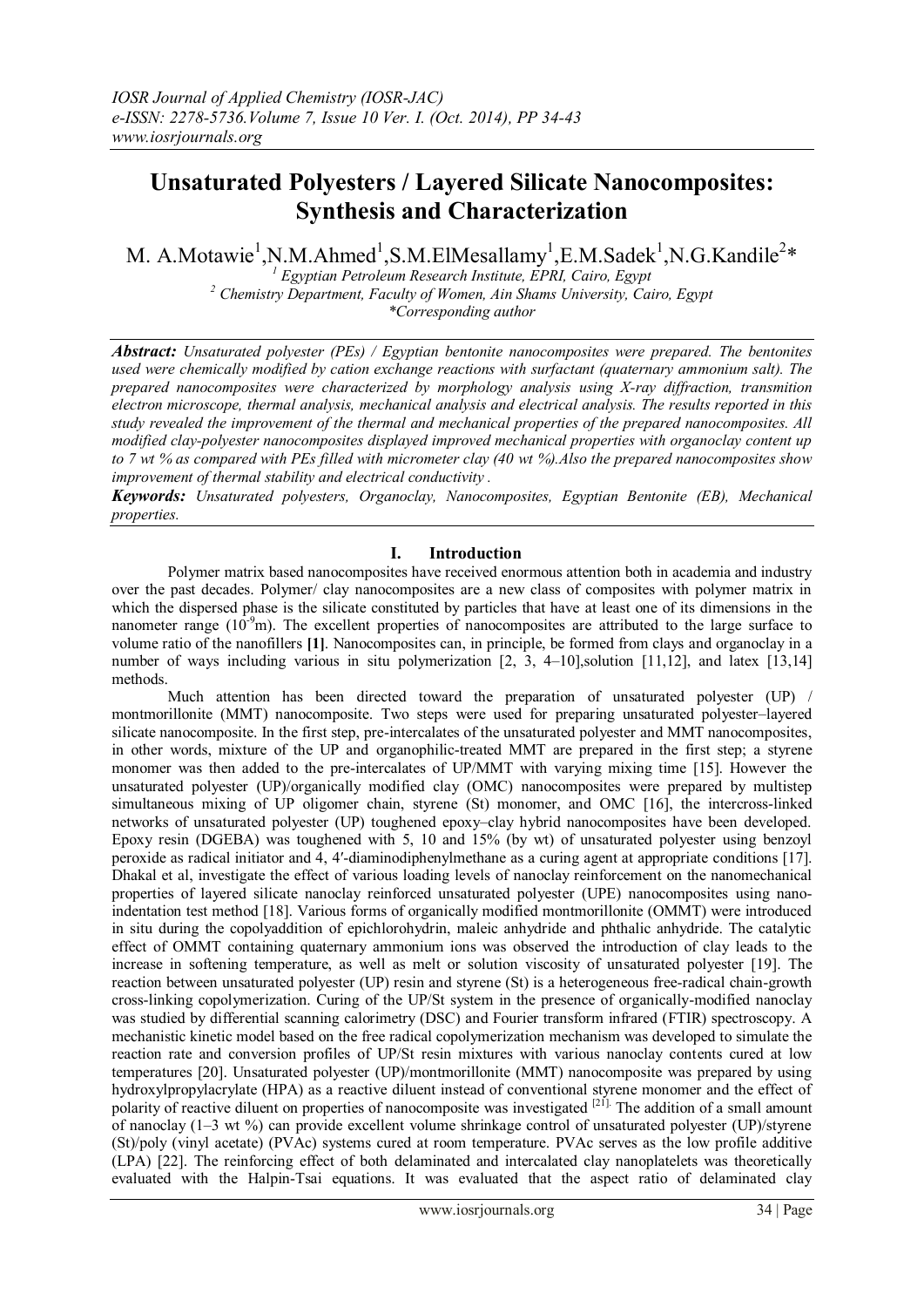nanoplatelets was approximately 150. The increase of the storage modulus below and above the glass transition temperature was achieved without reducing glass transition temperature and Izod impact strength with increasing clay content [23]. The bentonite used was unmodified and with different chemical treatments. The effects of these different chemical modifications (cation exchange reactions with quaternary ammonium and phosphonium salts) of this clay as well as the effect of clay content on the thermal, barrier (water absorption), mechanical (flexural) and dynamic-mechanical properties of unsaturated polyester matrix were analyzed. The results clearly show that the chemical modifications of the clay cause a desired effect on its final properties improving the performance of the nanocomposites. The enhancements could be directly related to the dispersion of the clay inside the matrix, as shown by transmission electron microscopy [24]. The thermal stability of nanocomposites based on unsaturated polyester resin (UP) and montmorillonite (MMT) clays was reported. The coefficients of thermal expansion (CTE) of both neat resin and nanocomposites with various concentrations of MMT were measured and it was found that the incorporation of clay particles reduced the CTE of the polyester resin [25]. The curing behavior of unsaturated polyester/modified montmorillonite nanocomposites was studied by Yan Zhou et al[26]. The results showed that their gel times increased markedly at the same cure temperature, and that the activation energy of the nanocomposites was higher than that of the pure unsaturated polyester. The effects of organic modifications of the pristine clay on the UV-curing behavior and structure of the nanocomposites system were investigated. The organic modifications of the clay affected considerably the UVcuring behavior and structure of the nanocomposite system [27]. The mechanical properties, the tensile modulus, tensile strength, flexural modulus, flexural strength and impact strength of the composites with modified montmorillonite were higher than the corresponding properties of the composites with unmodified montmorillonite. The tensile modulus, tensile strength, flexural modulus and flexural strength values showed a maximum, whereas the impact strength exhibited a minimum at approximately  $3-5$  wt% modified montmorillonite content. These results imply that the level of exfoliation may also exhibit a maximum with respect to the modified montmorillonite content. The level of improvement in the mechanical properties was substantial. Adding only 3 wt% organically modified clay improved the flexural modulus of unsaturated polyester by 35%. The tensile modulus of unsaturated polyester was also improved by 17% at 5 % of organically modified clay loading [28].

The objective of this study is to enhance the performance of polymer nanocomposites using the polyesters PEs based on maleic anhydride and dimethyl terephthalate with different concentrations of ethylene glycol EG with organo clay. Therefore, the present work investigates the mechanical properties and thermal stability of PEs-MMT nanocomposites. The results are supported by mechanical testing, X-ray diffraction (XRD), transmission electron microscopy (TEM), and thermo gravimetric analysis (TGA).

## **1. Materials**

## **II. Experimental**

Egyptian Bentonite Clay (EB), is supplied from south of El-Hamamm district, grinding through ballmill and saving at 0.6 micron. ethylene glycol (EG), El-Nasr Pharmaceutical Co., Para toluenesulphonic Acid, Sigma Aldrich Co., Dimethyl Terephthalate (DMT), Sigma Aldrich Co., Maleic anhydride (MA), Sigma Aldrich Co., Octadecylamine (ODA) , Faluca Sigma Aldrich Co., Methyl Ethyl Ketone Peroxide (MEKP), Fluka Chemika,. Styrene, Sigma Aldrich, CO., Cobalt Octoate,El-Nasr Pharmaceutical Chemicals Co., and Hydroquionon, El-Nasr Pharmaceutical Chemicals Co. all chemical were used without further purifications.

## **2. Instrumentation**

**Morphology analysis .** X-ray diffraction (XRD) patterns were obtained using a Rigaku X-ray diffractometer equipped with CuKa radiation and a curved graphite crystal monochromator. Samples were prepared by applying the pre-intercalated mixture and nanocomposite of UP-MMT in sheet form on a slide. All XRD data were collected with an X-ray generator ( $\lambda = 1.5406$  Å). Bragg's law ( $\lambda = 2d/Sin\Theta$ ) was used to compute the crystallographic d-spacing. The TEM pictures were performed by TEM-1230 with an accelerating voltage of 100KV (JEOL Co.,Japan).

**Thermal analysis**: Thermal stability was determined by the thermogravimetric analysis (TGA) with Shimadzu TGA-50H thermal analyzer in nitrogen atmosphere and at a heating rate of 10°C/min from 800°C.

**Mechanical analysis**: Mechanical measurments (i.e tensile strength, elongation at break) were determined with an Instron 1026 testing machine, according to ASTM-D638, 08. The hardness of test specimens was measured with shore D durometer according to ASTM-D2240-05. All these tests were performed at room temperature (25  $\pm$  1<sup>o</sup>C) and the reported results were averaged from a minimum of five specimens.

**Electrical analysis:** Electrical conductivity dc of the prepared cast sampels was performed using the Keilhley Electrometer Model 6517A/ High Resistance Meter by applying the following equation: Specific resistivity  $=$ (R.S)/ h where R is the electrical resistance measured directly by the used apparatus, h and S are the sample thickness and area, respectively.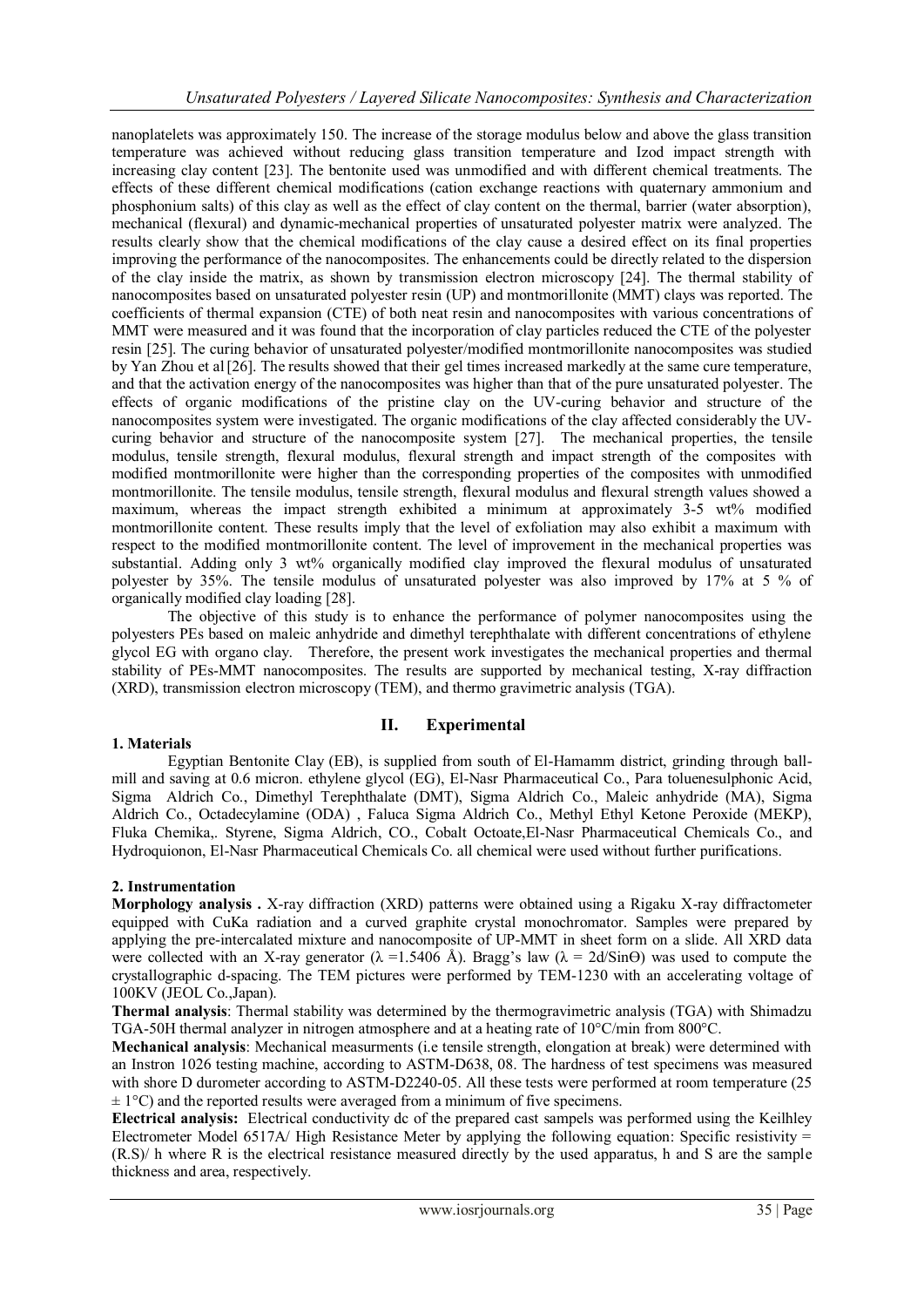## **3. Synthesis of different composites PEEG<sup>1</sup> and PEEG2**

## **Synthesis of unsaturated polyester based on maleic anhydride PEEG<sup>1</sup>**

Dimethyl terephthalate (19.4 g,100 ml), maleic anhydride ( 9.8 g, 100ml), ethylene glycol (12.4 g, 200 ml) and p-toluensulfonic acid (0.21 g, 0.5% wt) as a catalyst were charged into a three necked round bottom flask 250 ml fitted with a Dean-stark tube, reflux condenser , thermometer and nitrogen inlet tube. The flask was heated slowly at 150  $^{\circ}$ C under a gentle nitrogen stream with continuous magnetic stirring for 30 min; the temperature was raised from  $180 - 200^{\circ}$ C for 6 - 8 hrs, to ensure that water was completely eliminated during this period. The resulted resin was dissolved in styrene monomer within 40 % wt of resin to introduced pale yellow polyester resin. Then hydroquinone was added as inhibitors to the resin.

#### **Synthesis of unsaturated polyester based on ethylene glycol PEEG2**

In 100 ml beaker (20 gm) unsaturated polyester prepolymer and 2 gm (10%) of ethylene glycol were sonicated at 30°C for 20 min, the new resin was poured in Petri dish then 0.05% of MEKP (Methyl ethyl ketone peroxide) was added as curing agent and cobalt octoate as initiator at room temperature to produce  $PEEG<sub>2</sub>$  film.

#### **Preparation of Organo-Bentonite**

The organo-bentonites were synthesized by cation exchange reaction between Na-bentonite and surfactant i.e octadecylamine (ODA)[29]. The surfactant was protonated by adding HCl. Aqueous suspension 0.5 wt% of Na-bentonite was prepared and heated at  $80^{\circ}$ C. The prepared alkyl ammonium salt solution was drop wise added to the Na-bentonite suspension and maintained at 80 °C for 12 h under vigorous stirring. Then the suspension was cooled to room temperature. Finally, the treated clay particles were collected by centrifugation and subsequently washed with deionized water several times until no halide were detected in the filtrate by AgNO3 test. The dispersion and washing was accomplished using a 50/50 ethanol/water mixture. The filter cake was then placed in a vacuum oven at  $80^{\circ}$ C for 24 h. The dried cake was grind and screened with a 325-mesh sieve to obtain the inorganic-organophilic material ODA-B.

#### **Preparation of PEEG1Composites**

A series of PE / Egyptian Bentonite (EB) composites were prepared by sonicatore with the following molar ratio 3, 5, 7, 10, 20, 30, 40, 50, and 60 % wt.

In 100ml beaker (20 gm) unsaturated polyester prepolymer and (0.66 gm) of EB was sonicated at 30  $^{\circ}$ C for 40 min, the composite resin was poured in Petri dish then 0.05% of MEKP (Methyl ethyl ketone peroxide) was added as curing agent and cobalt octoate as initiator at room temperature to produce PEEG1 / EB composites.

## **Preparation of PEEG1 Nanocomposites**

A series of PE / Organo-Bentonite (OB) nanocomposites were prepared by sonicatore with the following molar ratio 3, 5, 7, and 10 % wt.

In 100ml beaker (20 gm) unsaturated polyester prepolymer and [0.66 gm (3 %)]of OB was sonicated at  $30<sup>0</sup>C$  for 40 min, the nanocomposite resin was poured in Petri dish then we add 0.05% of MEKP (Methyl ethyl ketone peroxide ) as curing agent and cobalt octoate as initiator at room temperature to introduced PEEG1 / OB nanocomposites.

## **Preparation of PEEG2 Composites**

A series of PEEG2 / Egyptian Bentonite (EB) composites were prepared by sonicatore with the following molar ratio 3, 5, 7, 10, 20, 30, 40, 50, and 60 % wt.

In 100ml beaker (20 gm) unsaturated polyester prepolymer, [2 gm (10%)] of ethylene glycol (EG) and (0.66 gm) of EB was sonicated at 30  $^{\circ}$ C for 40 min, the composite resin was poured in Petri dish then add 0.05% of MEKP (Methyl ethyl ketone peroxide) as curing agent and cobalt octoate as initiator at room temperature to introduced PEEG2 / EB composites.

## **Preparation of PEEG2 Nanocomposites**

A series of PEEG2 / Organo-Bentonite (OB) nanocomposites were prepared by sonicatore with the following molar ratio 3, 5, 7, and 10 % wt.

In 100ml beaker (20 gm) unsaturated polyester prepolymer, [2 gm (10%)] of ethylene glycol (EG) and [0.66 gm (3 %)] of OB was sonicated at 30  $^{\circ}$ C for 40 min. the nanocomposite resin was poured in Petri dish then add (0.05%) of MEKP (Methyl ethyl ketone peroxide) as curing agent and cobalt octoate as initiator at room temperature to introduced PEEG2/ OB nanocomposites.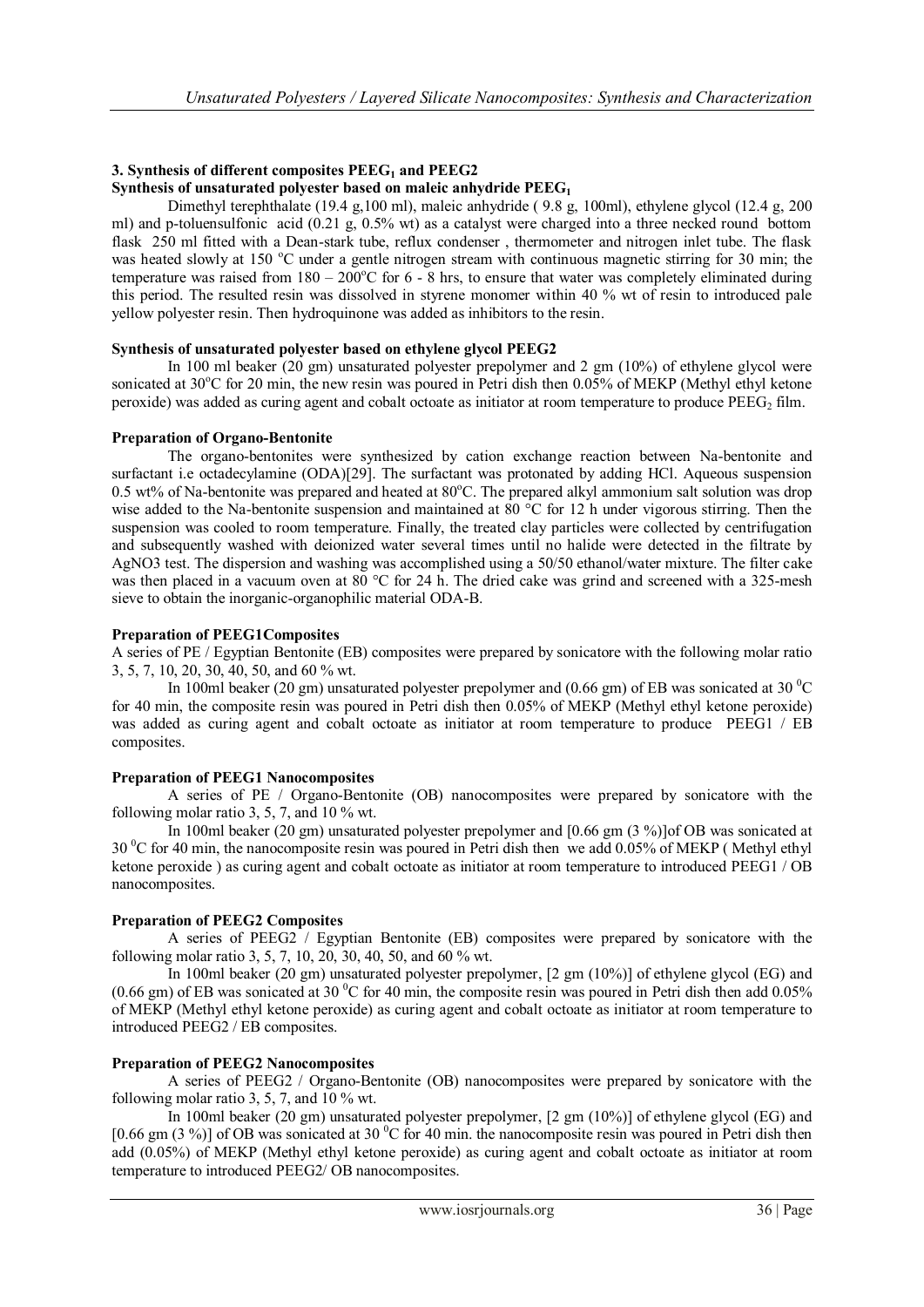## **III. Results and Discussions**

In this study polyesters (PE) based on maleic anhydride and dimethylterephathalte with different concentrations of ethylene glycol EG were prepared to give two polyesters  $PEEG_1$  and  $PEEG_2$ . A series of PEEG1, PEEG2 / Egyptian Bentonite (EB) composites were prepared by sonicatore with the following molar ratio 3, 5, 7, 10, 20, 30, 40, 50, and 60 % wt., also series of PEEG1,PEEG2 / Organo-Bentonite (OB) nanocomposites were prepared by sonicatore with the following molar ratio 3, 5, 7, and 10 % wt. to investigate the mechanical properties and thermal stability of the prepared composites.

## **Structure studies**

## **Morphology Analysis**

XRD pattern **Fig.1a,b** of the inorganic clay has a peak at a 2θ value of 7◦ and that corresponds to an intergallery spacing of 1.26 nm. The composites prepared with this clay also have this peak and that indicates the existence of clay as microtactoids and that leads to the formation of clay filled composites.



**Fig 1a**. XRD of Egyptian Bentonite (Na-B) & Organo Egyptian Bentonite (ODA-B).



Fig 1b: XRD of different wt % of ODA-B. 3, 5, and 10% in PEEG1 matrix.

Organic clay has a peak at  $2\theta$  value of  $2.9\degree$  and the corresponding initial intergallery spacing is 3.09 nm also another characteristic peak at  $2\theta = 5.7\text{ with intergallery spacing is } 1.55 \text{ nm}$ . This peak is not present in the nanocomposites prepared with organoclay **Fig.2.**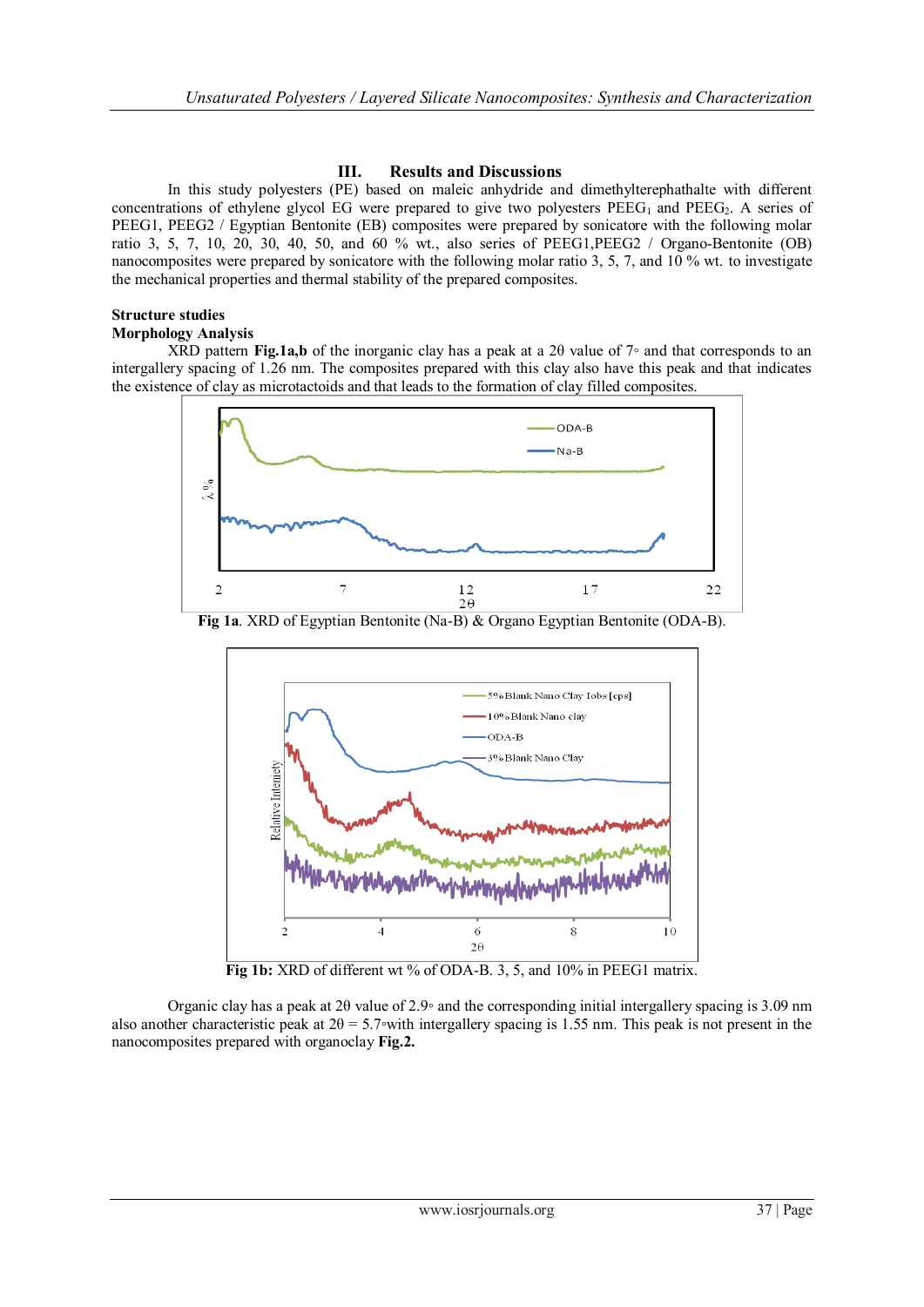

Fig 2: XRD of different wt % of ODA-B. 3, 5, and 10% in PEEG1 matrix.

During shear mixing, the polymer intercalates between the intergallery spacing of organoclay and makes the clay layers to move apart. On further mixing the nanosize clay platelets disperse fully in the unsaturated polyester matrix. The disappearance of peak indicates the separation of clay layers and the formation of exfoliated nanocomposite. For the organoclay content of 7 & 10 wt. %, there is a broad peak at 2θ value of 4.6∘and 4.6∘ the corresponding intergallery spacing is 19.12A° and 19.42A° respectively. This indicates the formation of intercalated nanocomposites.

On the other hand, TEM allows a qualitative understanding of the internal structure and can directly provide information in real space, in a localized area, on morphology and defect structures [30, 31]. Since the silicate layers are composed of heavier elements (Al, Si and O) than the interlayer and surrounding matrix (C, H and N), they appear darker in bright-field images. Therefore, when nanocomposites are formed, the intersections of the silicate sheets are seen as dark lines which are the cross sections of the silicate layers, measuring 1 nm thick. However, special care must be exercised to guarantee a representative cross-section of the sample [30, 32].

**Fig 3a.b** show the TEM micrographs obtained for an intercalated and an exfoliated nanocomposite. As already mentioned, besides these two well defined structures other intermediate organizations can exist presenting both intercalation and exfoliation. In this case, a broadening of the diffraction peak is often observed and one must rely on TEM observation to define the overall structure [33] so more direct evidence for the formation of a nanocomposite is provided by TEM

The TEM of image 3%ODA/PEEG1 in **Fig 3c** display individual silicate layers apparent as dark lines. However, the 5%ODA/PEEG2 in **Fig.3d** layers have some irregular dispersions of the silicate layer maintained their original ordering.

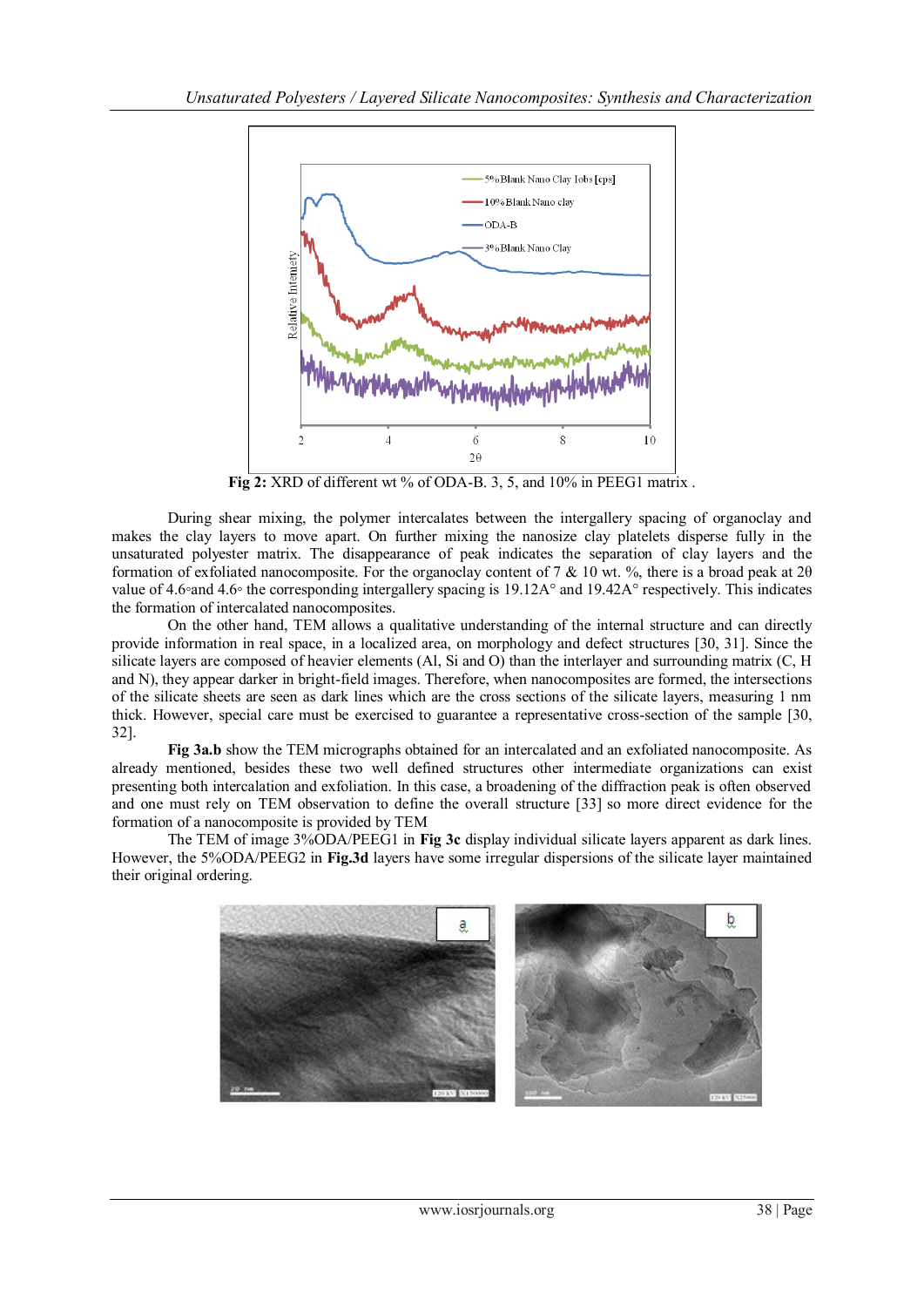

**Fig 3:** TEM of a) 3% Organo Egyptian Bentonite (ODA) in PEEG1 matrix, b) 5% Organo Egyptian Bentonite (ODA) PEEG1 matrix, c) 3% Organo Egyptian Bentonite (ODA) PEEG2 matrix, d) 5% Organo Egyptian Bentonite (ODA) PEEG2 matrix.

#### **Thermal Analysis**

The behavior of polymer/clay nanocomposites is complicated and many factors contribute to increase in thermal resistance. Due to characteristic structure of layers in polymer matrix and nanoscopic dimensions of filler particles, several effects have been observed that can explain the changes in thermal properties. The TGA thermogram **Figs 4,5** shows the effect of the clay content on the stability of PE nanocomposites where the char yield in PE was 4.8 while in case of 7% it becomes 8.6 as demonstrated in **Table 1**. The PEEG2 nanocomposites sampels have thermal stability and char yield more than the other samples, where the char yield was 7.6 and 11 in PEEG2 and 7% PEEG2 respectively.Where the particles with nanometer size restrict segmental motion near the organic-inorganic interface. This is a typical effect for the inclusion of clay in a polymer system.

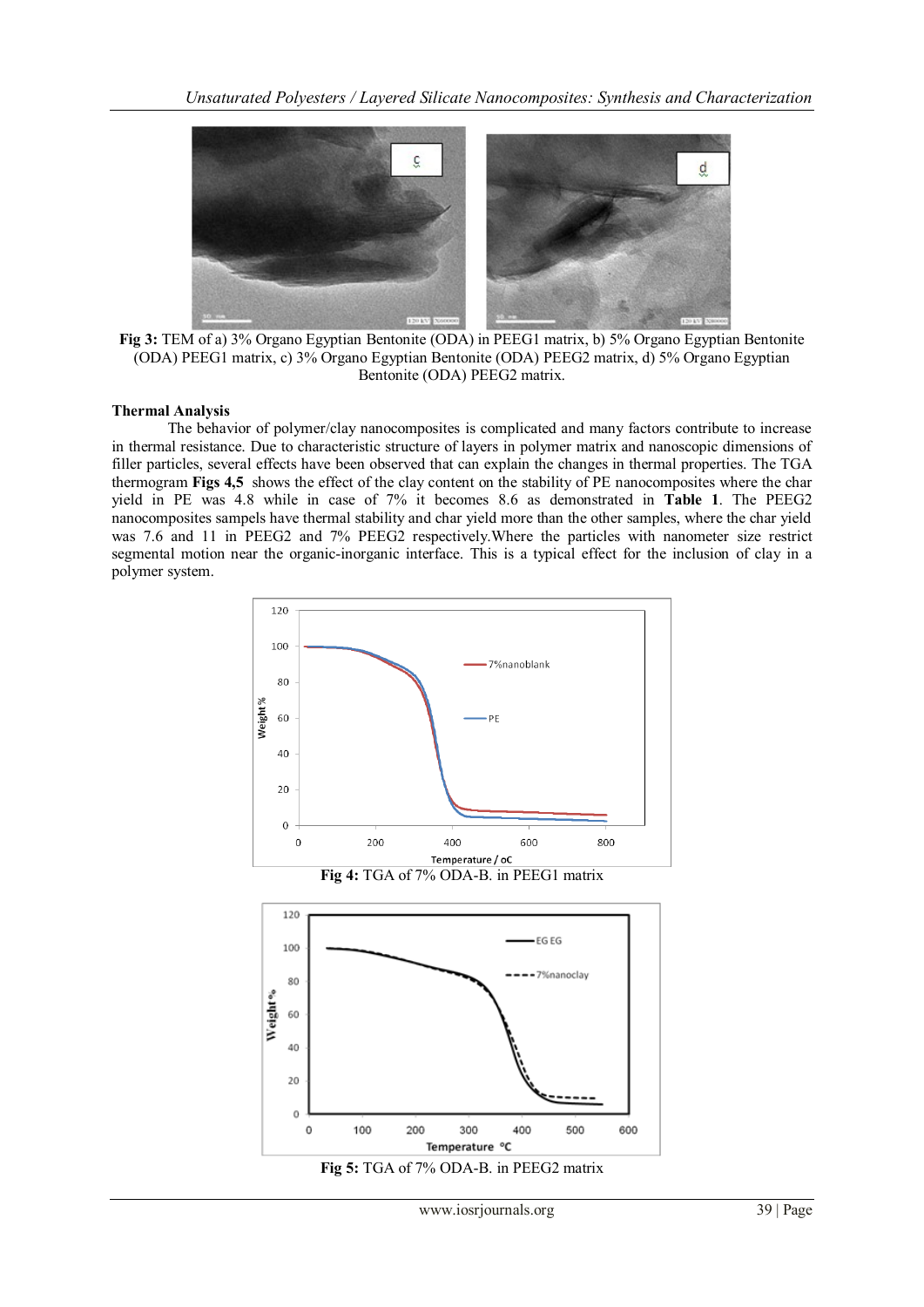| <b>Table 1:</b> properties of PEEGT/ODA $\alpha$ PEEGZ/ODA hanocomposites. |                 |                      |                        |                       |              |
|----------------------------------------------------------------------------|-----------------|----------------------|------------------------|-----------------------|--------------|
| Sample code                                                                | Formulation     | Organoclay content / | Thermal properties TGA | Mechanical properties |              |
|                                                                            |                 | gm                   | Char yield %           | Tensile $N/nm^2$      | Elongation % |
| PEEG1                                                                      | $DMT + EG + MA$ |                      | 4.8                    | 3.1                   | 65.6         |
| PEEG1/3%                                                                   | $DMT + EG + MA$ | 0.66                 | 4.9                    | 6.3                   | 10           |
| PE EG1/5%                                                                  | $DMT + EG + MA$ |                      |                        | 11.4                  | 14.8         |
| <b>PEEG1 /7%</b>                                                           | $DMT + EG + MA$ | 1.4                  | 8.6                    | 15.3                  | 21.8         |
| PEEG1 /10%                                                                 | $DMT + EG + MA$ |                      | 8.5                    | 14.4                  | 19.2         |
| PEEG2                                                                      | (DMT+EG+MA) +EG |                      | 7.6                    | 1.8                   | 69.1         |
| <b>PEEG 23%</b>                                                            | (DMT+EG+MA) +EG | 0.66                 | 8.1                    | 3.8                   | 36.3         |
| <b>PEEG2 5%</b>                                                            | (DMT+EG+MA) +EG |                      | 8.4                    | 7.7                   | 38.2         |
| <b>PEEG2 7%</b>                                                            | (DMT+EG+MA)+EG  | 1.4                  | 11                     | 10.2                  | 42.8         |
| PEEG2 10%                                                                  | (DMT+EG+MA) +EG |                      | 8.9                    | 9.8                   | 40.2         |

orties of **PEEG1/ODA** & PEEG2/ODA non

## **Mechanical Analysis**

In **Fig 6a, b**, the tensile strength of the PEEG2 nanocomposites is better than PEs nanocomposite owing to their higher degree of exfoliation and better adhesion at the PEEG1/ODA interface. Above 7% B-ODA content, the tensile strength starts to decrease with OMMT content increase in both types of nanocomposites, due to a lower degree of exfoliation and a lower degree of polymer–MMT surface interactions at higher B-ODA content. Also, the cross-link density might be lower with a higher Na-EB content, leading to a lower tensile strength i.e. indicating that the crosslinking density is inversely proportional to the degree of exfoliation [34].





The increase in tensile strength associated with increases in EB-ODA content is demonstrated in **Table 1**. It was evident that with the addition of small amount of montmorillonite (3, 5 and 7%) to PEEG1, the tensile strength significantly increased. In **Fig 7a, b**, the elongation follows the same trend as tensile strength that is, increased with increasing EB-ODA contents up to 7%. The results indicated the reinforcing effect of EB-ODA to enhance the mechanical properties of the nanocomposite.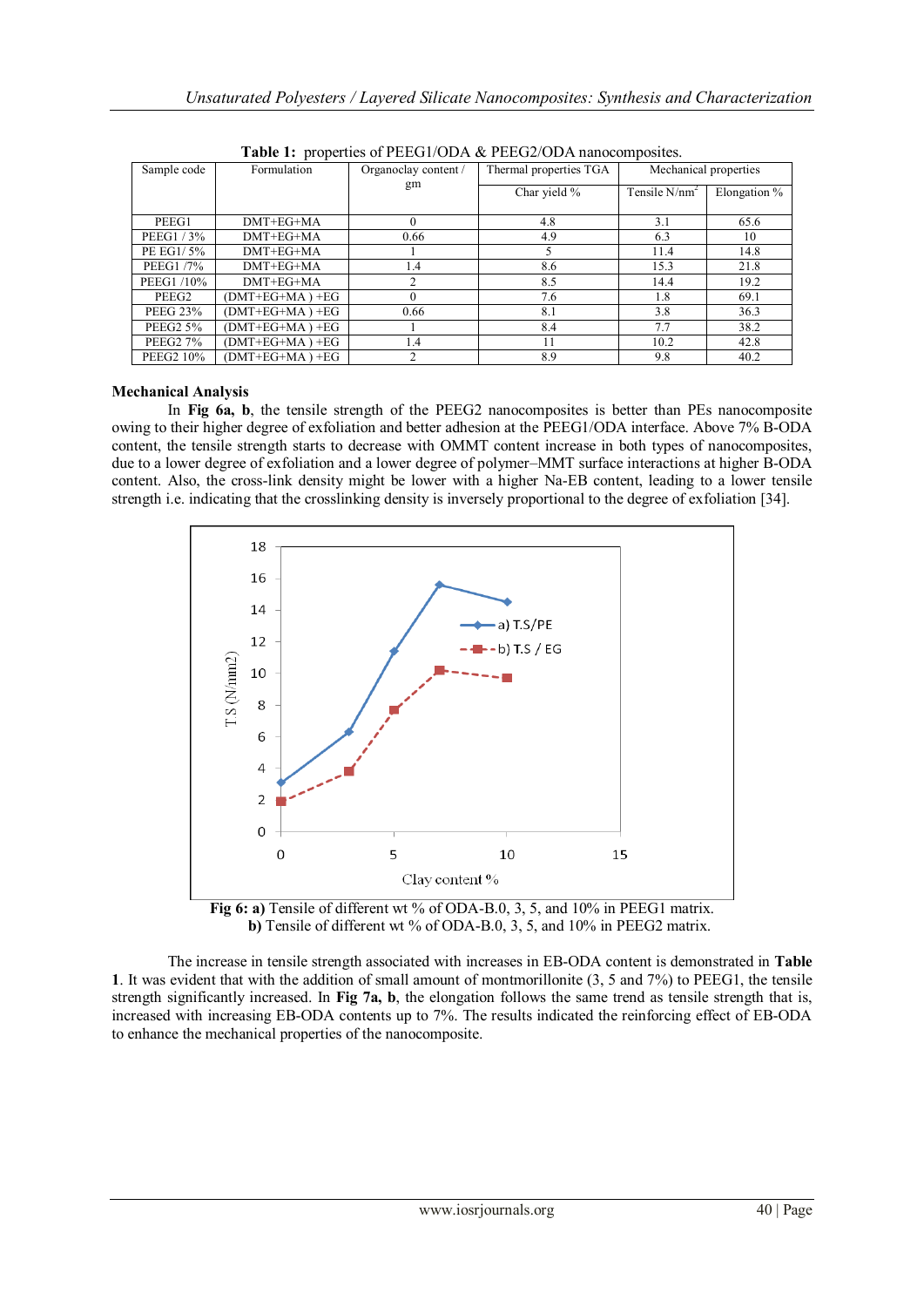

**Fig 7. a)** Elongation of different wt % of ODA-B.0, 3, 5, and 10% in PEEG1 matrix. **b)** Elongation different wt % of ODA-B.0, 3, 5, and 10% in PEEG2 matrix.

The hardness of nanocomposites and conventional clay filled composites is shown in **Figs 8, 9.** There is an increase in hardness value of nanocomposites compared to the pristine polyester. The nanosize clay platelets uniformly distributed in the matrix system effectively restrict indentation. No further improvement in hardness is noticed at higher clay content (i.e. 7 wt. %). It may be due to the presence of porosity in the nanocomposites. During processing of nanocomposites at high clay contents, visually it was observed that the viscosity of the resin increases significantly. So the entrapped air during shear mixing finds very difficult to escape out of the matrix system and remains as micropores after curing. Another reason may be the formation of intercalated structure at high clay content, as is evident from the XRD results. This may lead to the formation of nanocomposite structure with two phases (hard phase where intercalated clay is present and soft phase where the matrix alone is present). There is no significant change in the hardness of conventional clay filled composites. The inorganic clay added just remains as microtactoids and does not contribute much on the hardness improvement.



**Fig 8:** Hardness of different wt % of ODA-B.0, 3, 5, 7, 10, 20, 30, 40, 50 and 60% in PEEG2 matrix.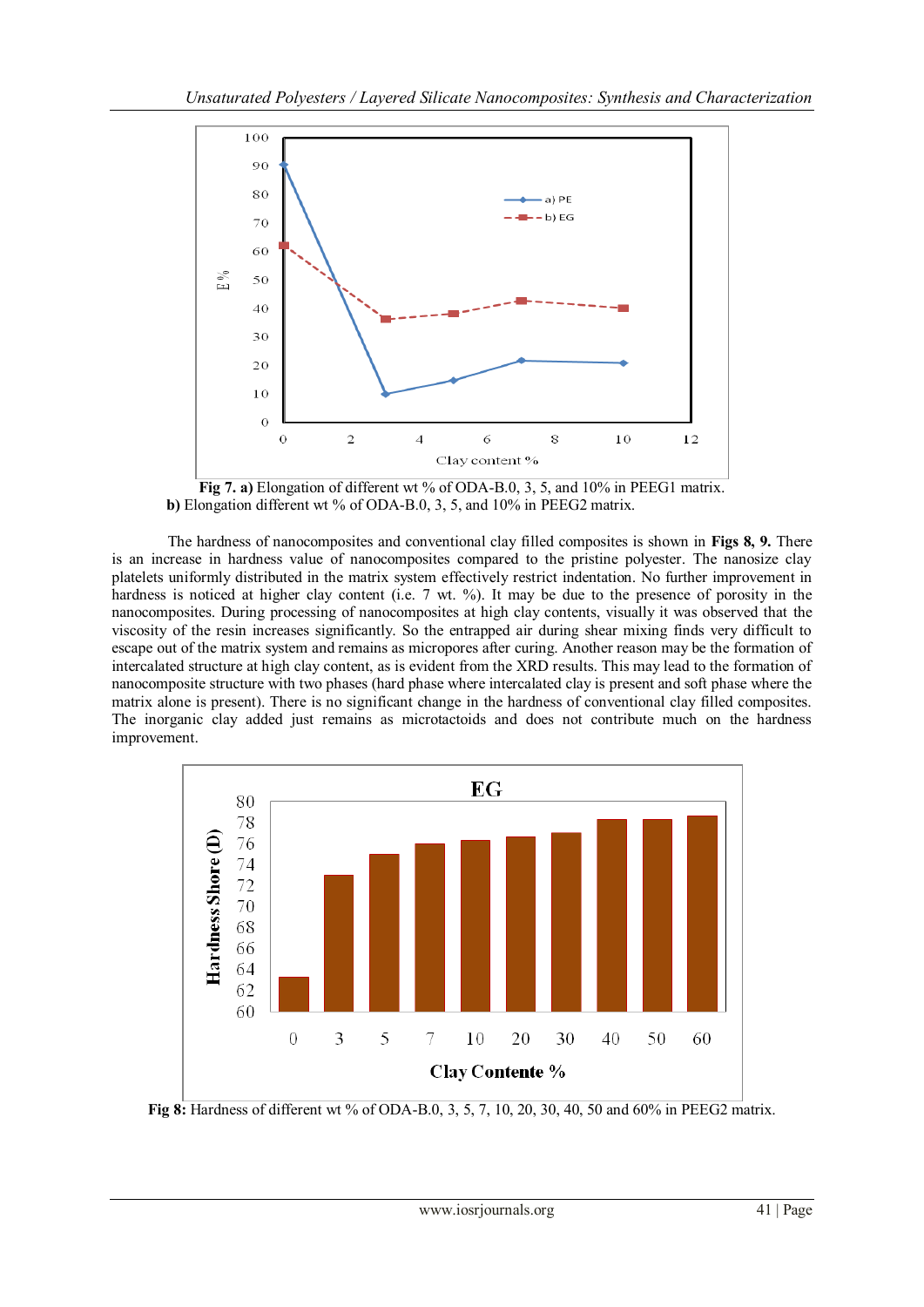

**Fig 9:** Hardness of different wt % of ODA-B.0, 3, 5, 7 and 10% in PEEG2 matrix

**Electrical Analysis** According to the common used classification of the electrical conducting materials,the materials with electrical conductivity r lower than  $10^{-6}$  Scm<sup>-1</sup> are treated as insulators, with electrical conductivity between  $10^{-6}$  Scm<sup>-1</sup> and  $10^{2}$  Scm<sup>-1</sup> as semiconductors, and consequently with  $r > 10^{2}$  S cm<sup>-1</sup> as metals. Thus, the nanocomposites of PEEG1, PEEG2 with organo clay (EB-ODA) presented in this work belong to materials characterized as semiconductors. For comparison it should be mentioned that pure PE, with  $r =$ 10\_16 S cm-1 belongs clearly to insulating materials.

#### **IV. Conclusion**

Polyesters (PEs) based on maleic anhydride and dimethylterephathalte with different concentrations of ethylene glycol EG were prepared to give two polyesters  $PEEG<sub>1</sub>$  and  $PEEG<sub>2</sub>$ . Nanocomposites based on the prepared polyesters and organophilic Egyptian bentonite were prepared by sonicatore via in-situ procedure. The prepared organo-bentonite clay based on octadecylamine (ODA) was characterized with X-ray diffraction (XRD), and transmission electron microscopy (TEM). The results indicated that the intercalation of ODA within the clay layers. Organically modified clay was added in various contents (i.e. 3, 5, 7and 10 wt %) to the prepared polyesters matrices to study the effect of nanosilicate on morphology. Furthermore, the XRD analysis revealed exfoliated and intercalated structures for PEEG1and PEEG2 nanocomposites respectively. TEM images provided evidence of nanoclay-PEs interaction. The influence of the organoclay content relative to micrometer clay on the prepared nanocomposites was analyzed through mechanical properties (i.e. tensile strength, elongation at break percentages and hardness shore D), electrical conductivity and thermal stability. All the modified clay-polyester nanocomposites displayed improved mechanical properties, with organoclay content up to 7 wt % as compared with PEs filled with micrometer clay (40 wt %). The prepared nanocomposites exhibited improvement in conductivity and thermal stability. Beyond 7% wt organoclay deterioration in the properties of the nanocomposites takes place.

#### **References**

- [1]. Mai YW, Yu Z-Z, 2006, Polymer nanocomposites: Woodhead publishing LTD.
- **[2].** Kojima Y, Usuki A, Kawasumi M, Okada A, Kurauchi T, Kamigaito O,1993, One-pot synthesis of nylon 6–clay hybrid. J Polym . Sci Part A Polym Chem, 31:1755**–8.**
- [3]. Kawasumi M, 2004, The discovery of polymer-clay hybrids. J Polym Sci Part A Polym Chem, 42:819–24.
- Fukushima Y, Inagaki S, 1987, Synthesis of an intercalated compound of montmorillonite and 6-polyamide .J Inclusion Phenom, 5:473–82.
- [5]. Kangoa S, Kaliab S, Celli A, Njugunad J, Habibie Y, Kumara R, 2013, Surface modification of inorganic nanoparticles for development of organic–inorganic nanocomposites—A review. Progress in Polymer Science, 38:1232– 1261.
- [6]. Biasci L, Aglietto M, Ruggeri G, Ciardelli F, 1994, Functionalization of montmorillonite by methyl methacrylate polymers containing side-chain ammonium cations. Polymer, 35(15):3296–309.
- [7]. Huang S X, Lewis, Brittain WJ, 2000, Synthesis of Polycarbonate-Layered Silicate Nanocomposites via Cyclic Oligomers. Macromolecules, 33:2000-2004.
- [8]. Choudalakis G, Gotsis AD, 2009, Permeability of polymer/clay nanocomposites: a review. Eur Polym J, 45:967–84.
- [9]. Albrecht M, Ehrler S, Muhlebach A, 2003, Nanocomposites from layered silicates: Graft polymerization with intercalated ammonium peroxides. Macromol Rapid Commun, 24: 382–387.
- [10]. Kiersnowski A, Piglowski J, 2004, Polymer-layered silicate nanocomposites based on poly(ε-caprolactone), Eur Polym J, 40:1199– 207.